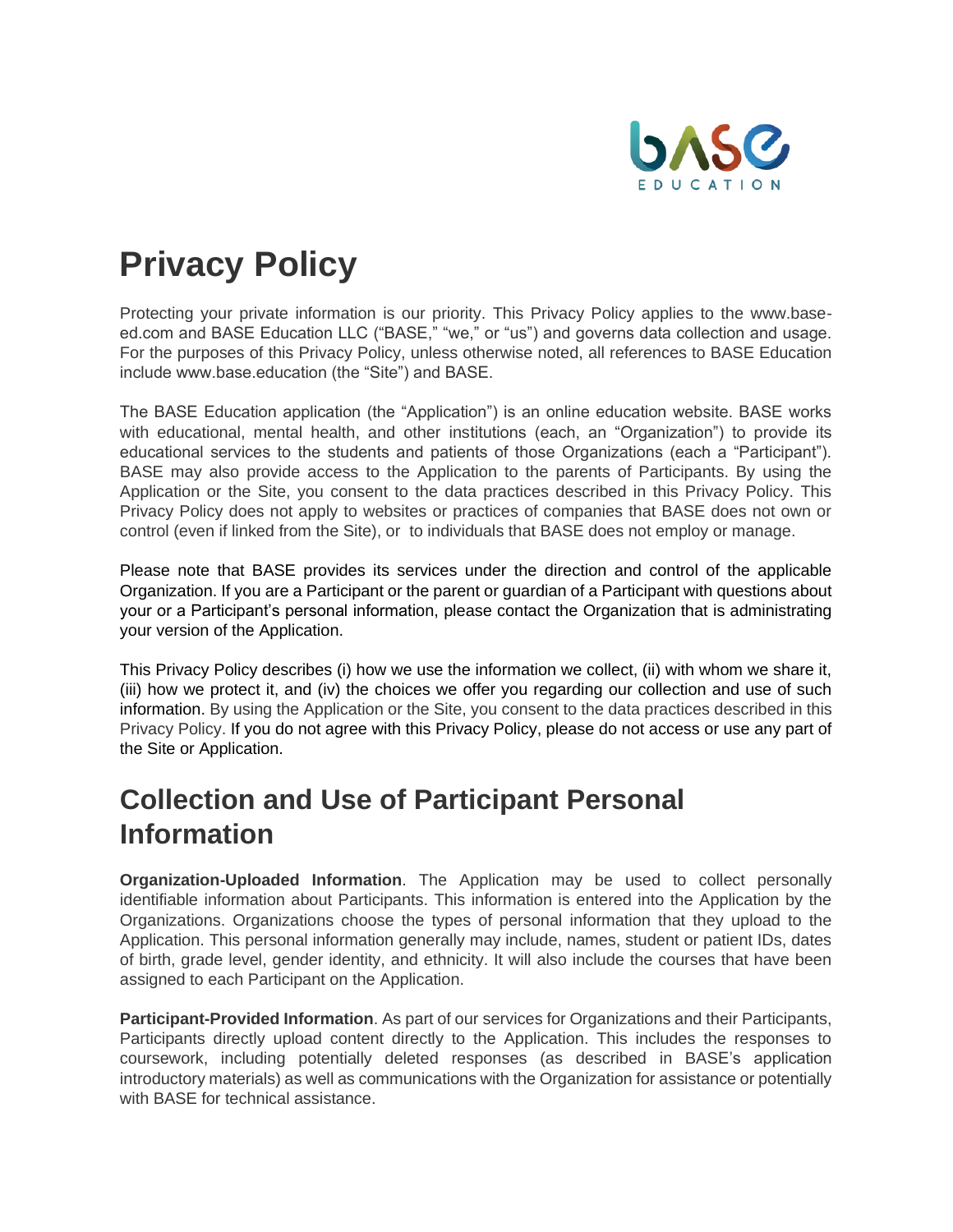**Anonymous Surveys**. BASE may, from time to time, ask Participants to complete anonymous surveys after completing a course. These surveys may contain personal information, but we anonymize the personal information such that the survey taker cannot be identified. These surveys are used to (a) better understand outcomes and (b) to improve our course offering to Participants. This anonymous data may be compiled and shared for BASE's business purposes, in compliance with applicable laws.

**Use of Participant Information**. BASE is bound by all state and federal laws governing the exchange, storage, destruction, and dissemination of Participant data. BASE does not use any of the personally identifiable information of Participants for purposes outside of BASE's provision of services to the applicable Organization. BASE also does not create profiles of Participants for its own purposes or engage in behavioral-targeted advertising with Participants.

#### **Collection and Use of Non-Participant Personal Information**

BASE may collect personally identifiable information from adult, non-Participant users of the Application and Site, such as parents, teachers, and administrators. The information that we collect from such adult users include names and email address. If you purchase BASE's products and services, we will collect certain billing information. This information is used to complete the purchase transaction. BASE may also collect anonymous demographic information, which is not unique to you, such as your age, gender and education level. This is used to personalize and improve our services.

In certain cases, adults may also participate in coursework, including educators taking additional professional training courses and parents or guardians taking modules similar to those provided to Participants. In these cases, BASE will also receive the information provided by these adults as part of the coursework that they complete.

BASE collects and uses your personal information to personalize and improve our services; to allow users to set up a user account and profile through the BASE application; and to operate the Site and Application and deliver the services you request.

BASE may also use your personally identifiable information to inform you of other products or services available from BASE and its affiliates and to contact you via surveys to conduct research about your opinion of current services or of potential new services that may be offered.

# **Application Usage and Cookies**

In addition to the information directly collected from the customers and users of the Application and Site, we also collect certain information by automated means regarding the usage of our services. This information can include: your IP address, browser type, domain names, access times and referring website addresses. This information is used for the operation of the Application and Site, to maintain quality of our services, and to provide general statistics regarding use of the Application and Site.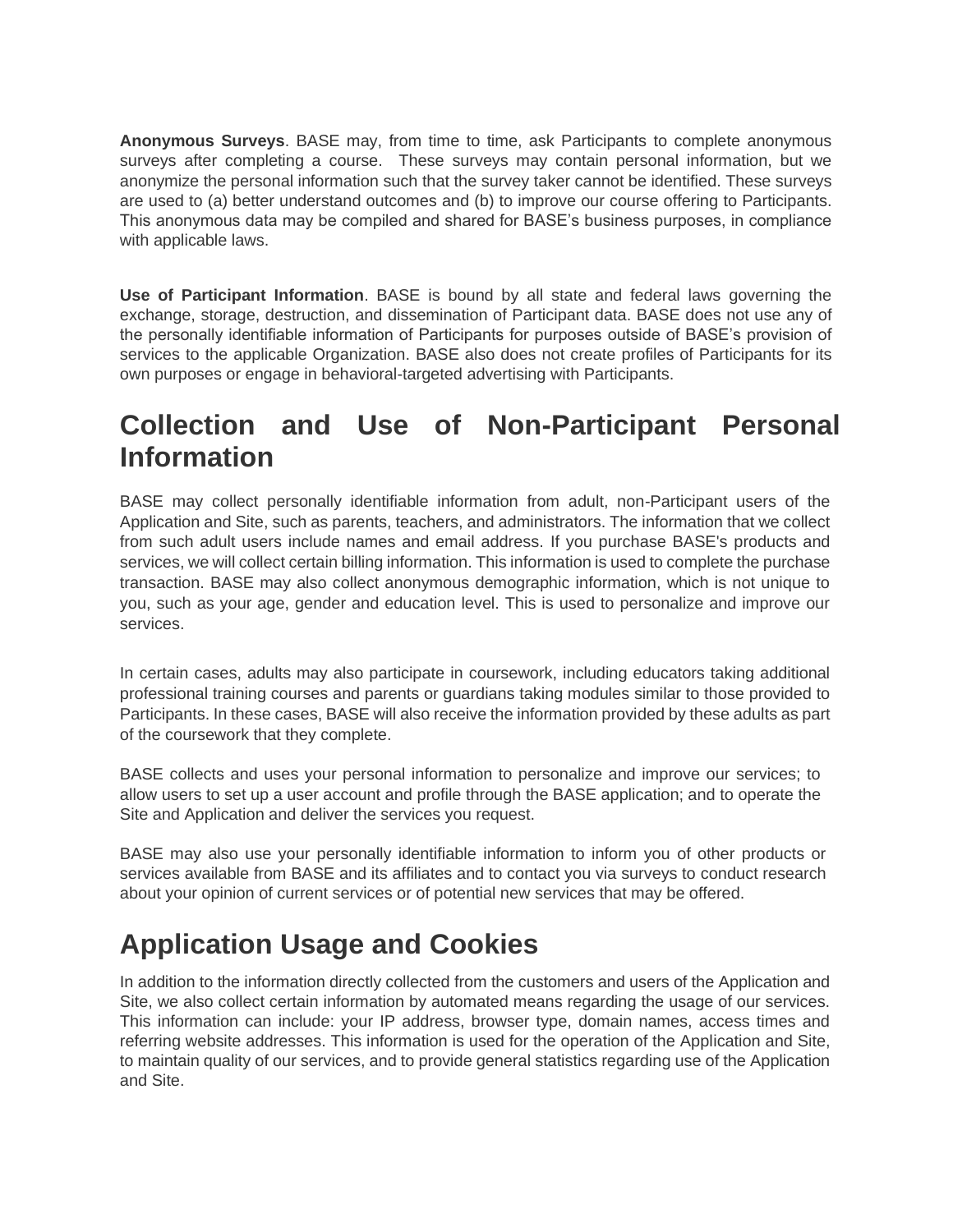The BASE websites may use "cookies" to help you personalize your online experience and perform analysis of the use of the Site. A cookie is a text file that is placed on your Internet-connected device by a web page server. One of the primary purposes of cookies is to provide a convenience feature to save you time. The purpose of a cookie is to tell the Web server that you have returned to a specific page. For example, if you personalize BASE pages, or register with the Site or BASE services, a cookie helps BASE to recall your specific information on subsequent visits. This simplifies the process of recording your personal information, such as billing addresses, shipping addresses, and so on. When you return to the same page on the Site, the information you previously provided can be retrieved, so you can easily use the BASE features that you customized.

You have the ability to accept or decline cookies. Most Web browsers automatically accept cookies, but you can usually modify your browser setting to decline cookies if you prefer. If you choose to decline cookies, you may not be able to fully experience the interactive features of the Site or BASE services or you visit or use.

Additionally, we use certain third-party service providers, including specifically Google Analytics, to assist us by providing analytics information for our Sites. For more information about Google Analytics' privacy practices, see here: https://policies.google.com/technologies/partner-sites. You may opt out of Google Analytics by installing the following browser extension from Google: https://tools.google.com/dlpage/gaoptout.

#### **Disclosure of Personal Information**

BASE does not sell, rent or lease its customer lists to third parties.

BASE may share data with trusted partners, contractors, service providers, and other third parties we use to support our business to help perform statistical analysis, inform such third parties as to how to better serve the students on behalf of whom the Application is used, send you email or postal mail, provide customer support, or arrange for deliveries. All such third parties are prohibited from using this data except to provide these services to BASE, and they are required to maintain the confidentiality of your information. Where these partners handle personal information of Participants, we require them to meet our commitments to respect the privacy of that information, including in their use of the information, their data retention policies, and their security practices.

While we currently do not have a parent company, any subsidiaries, joint ventures, or other companies under a common control, we may in the future. If we do, we may share some or all information with such affiliates, provided that they honor this Privacy Policy.

Additionally, BASE may disclose your personal information, without notice, only if such action is necessary to: (a) conform to the edicts of the law or comply with legal process served on BASE; (b) protect or defend the rights, safety, or property of BASE, users of the Application and services (including lawful disclosures in the event that an Application course taker indicates plans for selfharm or harming others); (c) to enforce our agreements, policies, and terms of use; (d) in an emergency to protect the personal safety of any person; or (e) to protect against and prevent fraud, unauthorized transactions, claims, and other liabilities, and manage risk exposure, including by identifying potential hackers and other unauthorized users.

We also reserve the right to transfer your personal information to a buyer or other transferee in the event of a merger, divestiture, restructuring, reorganization, dissolution, sale, or other transfer of some or all of our assets. Should such a sale, merger, or transfer occur, we will ensure that the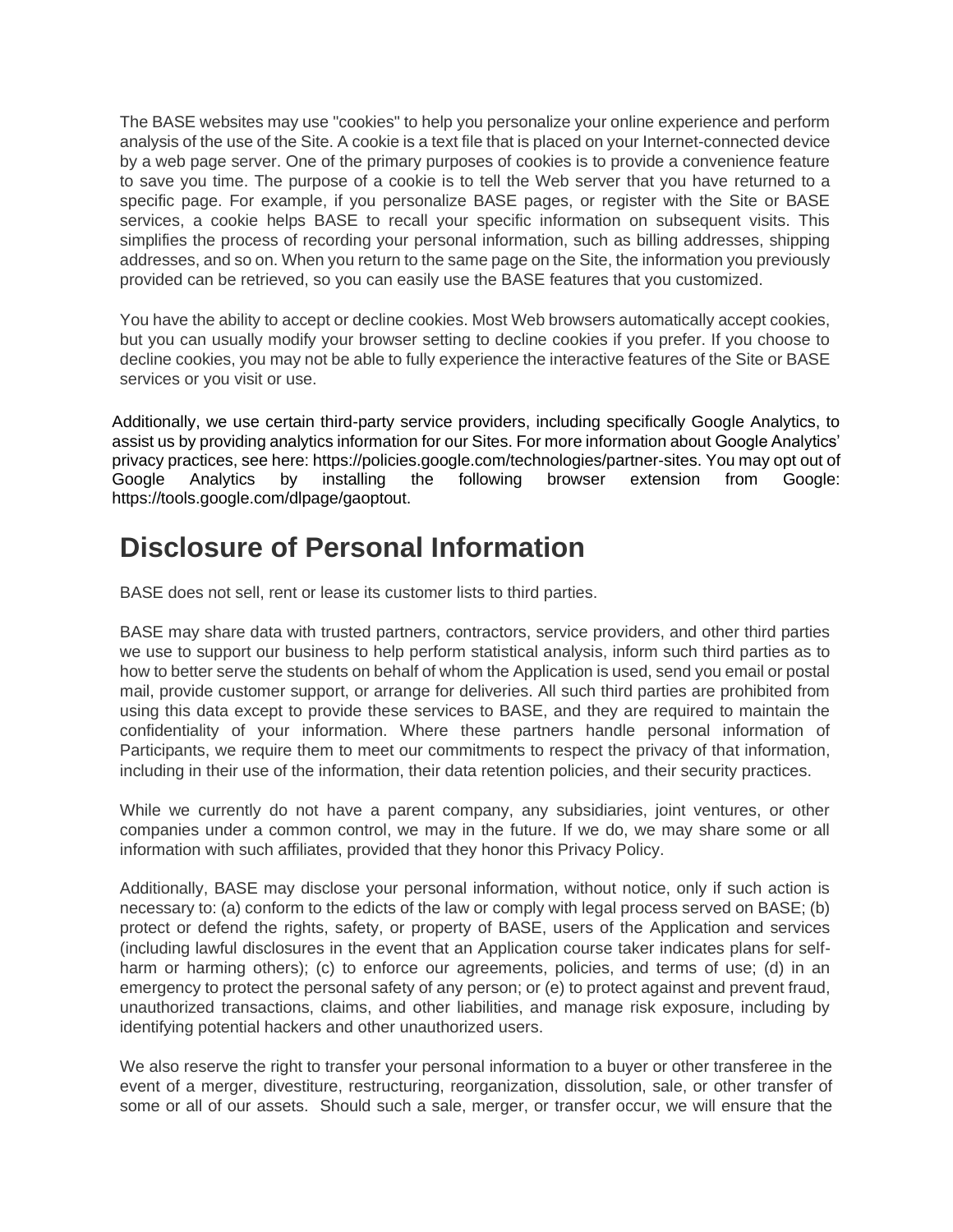successor entity, at the time of the closing of the transaction, either: (i) continues to be bound by the terms and conditions of this Privacy Policy, or (ii) agrees to be bound by privacy and security obligations at least as strong as those set forth in this Privacy Policy.

# **Third-Party Websites**

The Site and Application may contain links to third-party websites. These third-party websites are not under BASE's control. We encourage you to review the privacy statements of websites you choose to visit from BASE so that you can understand how those websites collect, use and share your information. BASE is not responsible for the privacy statements or other content on websites outside of the Site.

## **Security and Retention of your Personal Information**

We have implemented physical, administrative, and technical measures to secure your personal information from accidental loss and from unauthorized access, use, alteration, and disclosure. All of our servers are behind firewalls with limited access to the public internet. We also encrypt all data in transit and at rest. Please note that the electronic transmission of information is not completely secure. We cannot guarantee that the security measures we have in place to safeguard personal information will never be defeated or fail, or that such measures will always be sufficient or effective. Any transmission of personal information is at your own risk.

How long we keep the personal information we collect depends on the type of information, the purpose for which it is used, how sensitive it is, and similar factors. We only maintain the personally identifiable information of Participants for as long as necessary to deliver our services to the applicable Organization. As for other types of personal information, we will retain it for the length of time reasonably needed to fulfill the purposes outlined in this Privacy Policy, unless a longer retention period is required or permitted by law.

# **Do Not Track Signals**

Your web browser may let you choose your preference as to whether you want to allow the collection of information about your online activities over time and across different websites or online services. At this time, the BASE application and websites do not respond to the preferences you may have set in your web browser regarding such collection of your information, and we may continue to collect information in the manner described in this Privacy Policy.

### **Children Under Thirteen**

The Application may be used to collect personally identifiable information for children under the age of thirteen, provided that the child's parent(s) consent to the child using BASE's products.

If you are under the age of thirteen, you must ask your parent or guardian for permission to use the Application. If your parent or guardian does not permit you to use the Application, they must opt you out of permission to use the Application by contacting your school administrator.

We may collect personal information from children under the age of 13 who use the Site or Application. When we intend to collect personal information from children under the age of 13, we take additional